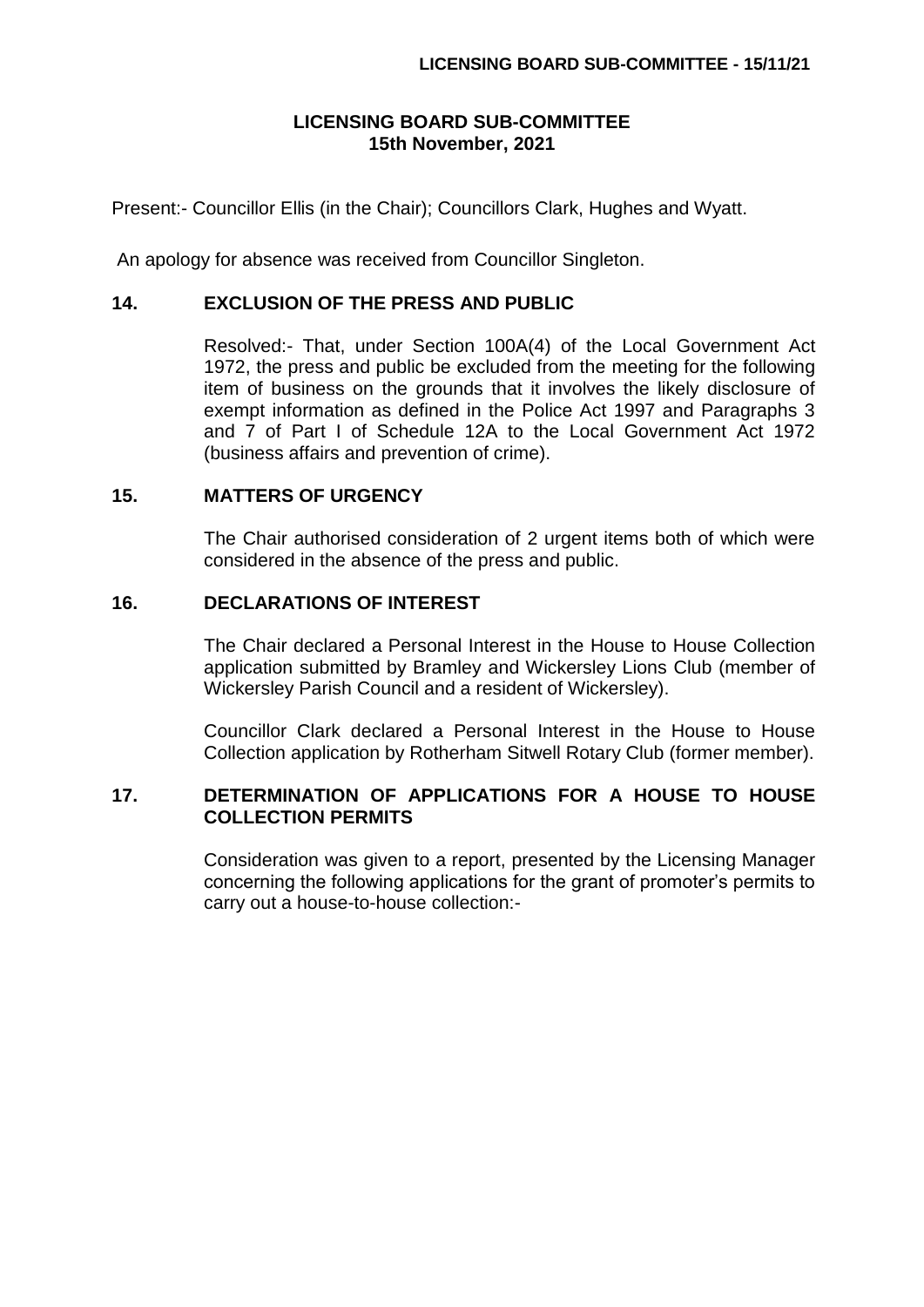| Organisation                                                | Area                 | Date                                                |
|-------------------------------------------------------------|----------------------|-----------------------------------------------------|
| <b>UK Clothing Caravan</b><br>behalf<br>on<br>l td. I<br>റf | Whole of the Borough | $18th$ October, 2021 –<br>17th October, 2022        |
| Children with Cancer<br><b>UK Charity</b>                   |                      |                                                     |
| Just Helping Children<br>Charity                            | Whole of the Borough | 18 <sup>th</sup><br>October, 2021<br>31st May, 2022 |
|                                                             |                      |                                                     |
| <b>Bramley</b><br>and                                       | Whole of the Borough | December, 2021                                      |
| Wickersley<br>Lions<br>Club                                 |                      |                                                     |
| Members<br>οf                                               | Whole of the Borough | 20 <sup>th</sup><br>November-24 <sup>th</sup>       |
| Sitwell<br>Rotherham                                        |                      | December, 2021                                      |
| Rotary Club and/or                                          |                      |                                                     |
| Rotherham<br>Round                                          |                      |                                                     |
| Table on behalf of                                          |                      |                                                     |
| Cancer Research and                                         |                      |                                                     |
| <b>Genetics UK</b>                                          |                      |                                                     |

Resolved:- That, in accordance with the provisions of the House to House Collections Act 1939, the above applications be approved.

## **18. DETERMINATION OF AN APPLICATION FOR A HOUSE TO HOUSE COLLECTION PERMIT**

Consideration was given to a report, presented by the Licensing Manager concerning the following application for the grant of a promoter's permit to carry out a house-to-house collection:-

| <b>Organisation</b>        | Area            | Date                    |
|----------------------------|-----------------|-------------------------|
| Mexborough                 | and   Manvers   | and $9^{th}$ December – |
| <b>District Lions Club</b> | <b>Brampton</b> | 15th December, 2021     |

Resolved:- That, in accordance with the provisions of the House to House Collections Act 1939, the above application be approved.

(Exempt under Paragraphs 3 and 7 of Part I of Schedule 12A to the Local Government Act 1972 (business affairs and prevention of crime)

# **19. REQUEST FOR EXEMPTION FROM ROTHERHAM MBC HACKNEY CARRIAGE AND PRIVATE HIRE LICENSING POLICY REQUIREMENT**

The Sub-Committee of the Licensing Board considered a report, presented by the Licensing Manager, relating to an application from Mr. A. for an exemption from the Licensed Vehicle Age Policy (Appendix I to the Council's Taxi Licensing Policy).